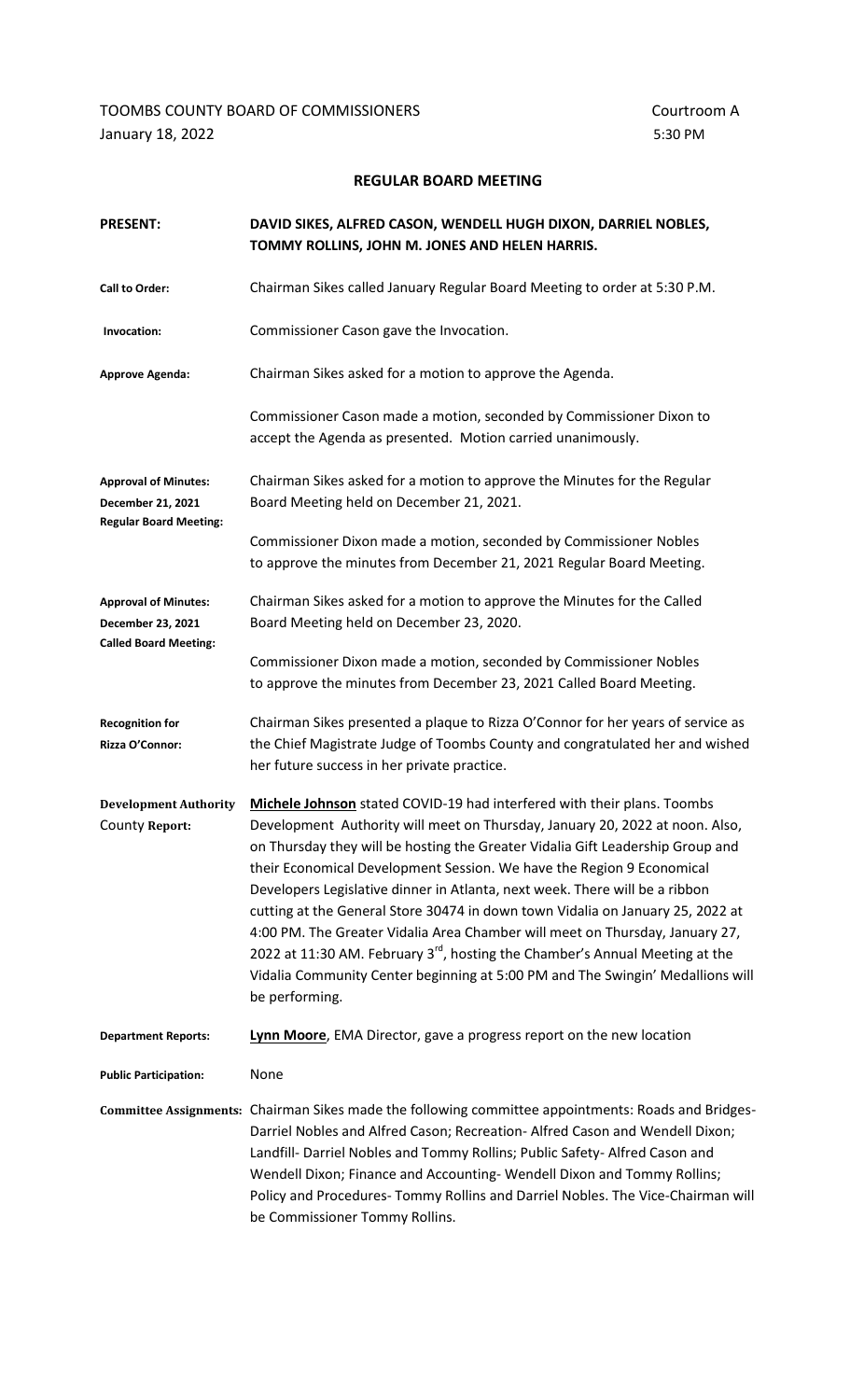**of Alcohol License:**

**Consideration of Approval** Manager Jones stated both have complied with the ordinance and management **of Alcohol License:** recommended the board to approve the Alcohol License for both.

 **- John's Country Junction** Commissioner Dixon made a motion, seconded by Commissioner Cason to **-Normantown Grocery:** approve the Alcohol License for John's Country Junction and Normantown Grocery for the year of 2022. Motion carried unanimously.

**Consideration of Request** Manager Jones stated the county received a request from the two of the property **to Close a Portion of** owners to close a portion of Raymond Rollison Road. The proposed closure is **Raymond Rollison Road:** from SR 86 to the intersection of Will Tally Road. There are no residents on this portion of the road. Manager Jones requested Impact Statements from Code Enforcement, EMS Director, Public Works Director and the Toombs County Board of Education Transportation Director. All of whom have determined it will have no impact on the performance of their duties. Management asked the Board to proceed to the next step of the process. This will be notifying all adjacent landowners of the proposed closing, placing signs at each section of the road, running an ad in the newspaper announcing the Public Hearing to receive comments from the public which will be held prior to next month's meeting, held at 5:00 PM on February 15,2022.

> Commissioner Nobles made a motion, seconded by Vice-Chairman Rollins to continue the process with closing a portion of Raymond Rollinson Road Motion carried unanimously.

**Appointment of the** Attorney. **County Attorney:**

**for Toombs County** 

**Consideration of the** Chairman Sikes asked for a motion to reappoint Blake Tillery as our County

Commissioner Dixon made a motion, seconded by Commissioner Cason to reappoint Blake Tillery as the County's Attorney. Motion carried unanimously.

**Consideration of** Manager Jones stated previously this agreement was held by Meddle Georgia **Probation Services** Probation and has been purchased by JAG; a new contract reflecting this **Agreement with** change of ownership. Superior Court Senior Judge Robert Reeves has signed this **Judicial Alternatives** agreement. Management recommended the Board to authorize the Chairman **of Georgia, Inc. (JAG)** to sign on behalf of Toombs County.

**Superior Court:** Commissioner Nobles made a motion, seconded by Commissioner Cason to approve the Agreement with Judicial Alternatives of Georgia, Inc. (JAG) for Toombs County Superior Court. Motion carried unanimously.

**Consideration of Bids** Manager Jones stated in the packet was the two proposals from Solid Waste **for Compactors for Solid** Technologies and Iron Container. The proposals were for a container and motor **Waste Collections &** for the new site on Cedar Crossing-Vidalia Road and a replacement container **Recycling Centers:** without a motor. We received two bids, one from Solid Waste Technologies out of Statesboro in the amount of \$68,350 and one from Iron Containers out of Easley, SC in the amount of \$ 63,358. Management recommended that the Board accept the low bid from Iron Container from Easley, South Carolina and be paid out of the Landfill funds.

> Commissioner Nobles made a motion, seconded by Commissioner Carson to approve the purchase from Iron Containers in the amount of  $\frac{2}{5}$  63,358 and to be paid with Landfill Funds. Motion carried unanimously.

**Consideration of** Manager Jones stated a proposal from CAT was received to replace the engine **Proposal for Engine** in the Public Works Excavator. Management recommended that the Board **Replacement in** approve the proposal from CAT in the amount of \$ 26,672.39 and to be paid with **Excavator for Public** SPLOST Funds.